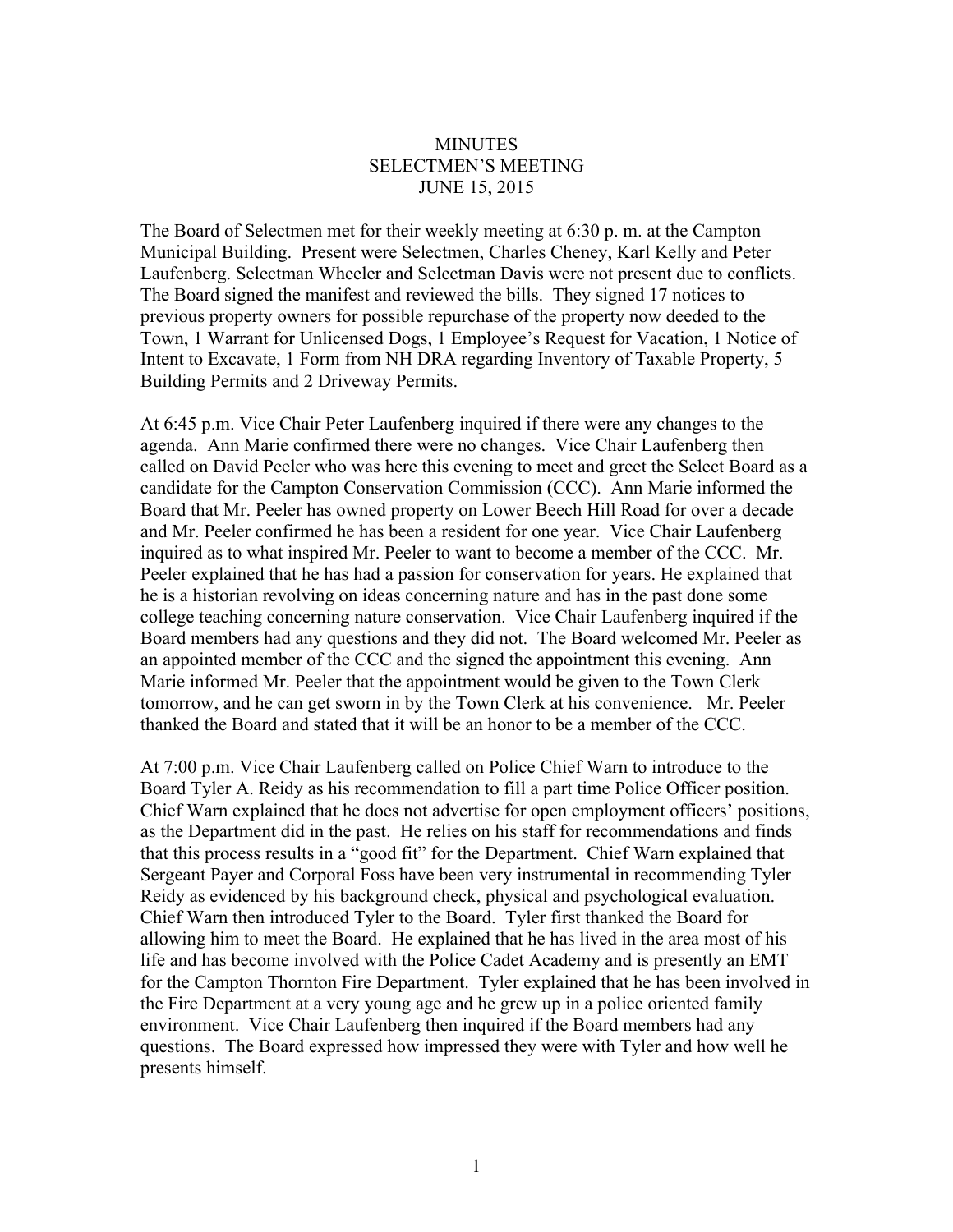Selectman Cheney then made a Motion to accept the application for employment of Tyler A. Reidy as a part time Police Officer. The Motion was seconded by Selectman Kelly and with a roll call vote: Selectman Laufenberg – aye, Selectmen Kelly – aye and Selectman Cheney – aye, the Motion was unanimously approved.

Vice Chair Laufenberg noted that the individual for the first tax matter appointment was not present so he proceeded with approval of the Minutes and Non Public Minutes of the meeting of June 1, 2015. Vice Chair Laufenberg informed the Board that he provided the language to be added to the Minutes for the mission of the Economic Development Committee to Ellie Dewey this evening. A Motion was then made by Vice Chair Laufenberg to approve the Public Minutes as written with the addition and the Non Public Minutes as written. The Motion was seconded by Selectman Kelly and with a roll call vote the Public Minutes and Non Public Minutes were unanimously approved.

Vice Chair Laufenberg noted further that the 7:15 p.m. appointment for the next tax matter was not present so he called on Ann Marie to review correspondence. Ann Marie indicated that a letter was forwarded to Becket School as requested by the Board and an inspection had been done by the Campton Police Department and there are no issues with the school at this time.

A letter was received by Mr. Will Raabe, a homeowner at 47 Chandler Road requesting road maintenance up to his driveway as Mr. Raabe expressed was done in the past. After discussion, there were some discrepancies noted in Mr. Raabe's letter indicating that the road was thought to be previously maintained by the Town (and is not presently maintained by the Town), up to the driveway of 47 Chandler Road. The Board agreed to invite Mr. Will Raabe in to speak with the Board in order to clarify the information. Ann Marie will make arrangements to invite Mr. Raabe to a Selectmen's Meeting.

Mr. Geoffrey Sewake, of the University of New Hampshire Cooperative Extension (UNHCE) forwarded a letter informing the Board of new programs offered by the UNHCE concerning Economic Development and Ann Marie will pass this information on to Vice Chair Laufenberg.

Ann Marie indicated that a trailer was condemned at the Town Line Village Co-Op and Town Line Village Co-Op is in the process of getting a Writ of Possession. Ann Marie spoke with Town Line Village Co-Op and they indicated they would pay the back taxes on the property but were asking that the interest be waived. Ann Marie confirmed that the total due in taxes and interest at present is \$2,166.97 (approximately \$900.00 of this figure was interest). Vice Chair Laufenberg expressed that the Board has established a new set of rules for tax matters and expressed by waiving the interest it would set a precedence. Selectmen Cheney expressed that he would be in agreement to waive the interest as Town Line Village Co-Op is not obligated to pay the taxes and at least the Town would be receiving some monies. Selectman Cheney then made a Motion to waive the interest on the property. The Motion was seconded by Selectman Kelly and with a roll call vote: Selectman Cheney – aye, Selectman Kelly – aye and Selectman Laufenberg – nay, the Motion to waive interest was approved by majority vote.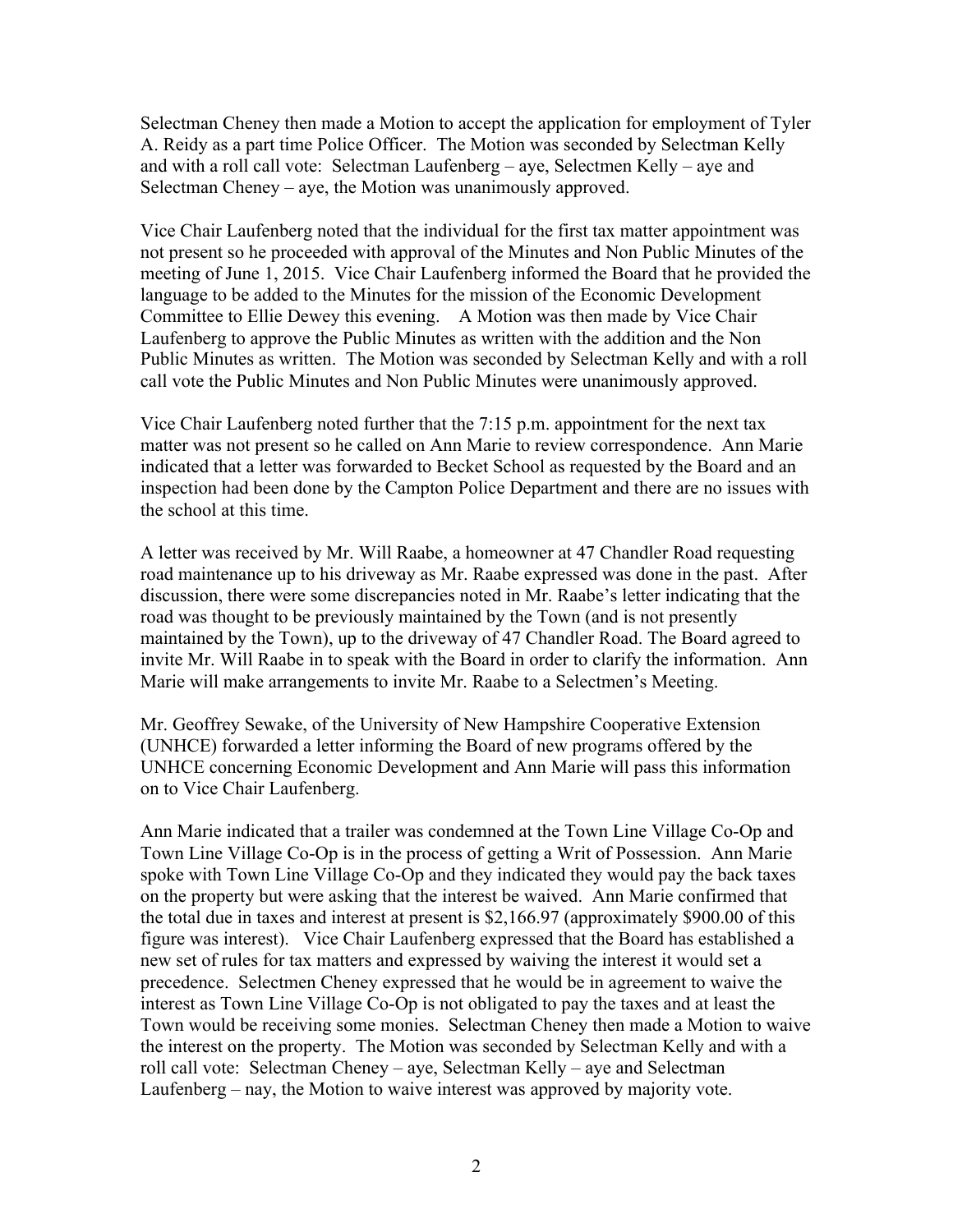Ann Marie informed the Board that she has been working with Attorney Dan Crean concerning the so called "Homan Road" issue. It is Attorney Crean's recommendation to have a Public Hearing on the status of the so called "Homan Road". The Public Hearing has been scheduled for June 29, 2015, at 7:00 p.m., at the Campton Municipal Building. The Town has been requested to determine if "Homan Road" has the status of a class VI road. The purpose of the hearing is to obtain information and evidence from the public and any interested persons that may assist the Selectmen in making such a determination. Ann Marie indicated that Attorney Crean will be present at the Public Hearing and inquired if the Board would like to meet at 6:30 p.m. with Attorney Crean. The Board concurred. Ann Marie will contact Attorney Crean to arrange.

Ann Marie informed the Board that she will be attending a training session pertaining to the DRA's Municipal Services Tax Rate Setting Portal which the DRA introduced in November of 2014.

Ann Marie informed the Board that she has been working with Attorney Crean and Avitar regarding the issues pertaining to Waterville Estates and tax payment disbursements made to them by the Town. Ann Marie explained that after acquiring information from the NH Registry of Deeds pertaining to Town of Campton Liens recorded, there was, in fact, still monies owned to Waterville Estates. Ann Marie explained that Josh, from Avitar has been attempting to contact Hannah Joyce, Town Clerk/Tax Collector in order to devise a more accurate report for calculating total tax monies owed to Waterville Estates.

There being no further correspondence, Vice Chair Laufenberg made a Motion to go into Non Public Session under RSA 91 A: 3ll(c) regarding a tax matter. The Motion was seconded by Selectman Karl Kelly and with a roll call vote: Selectman Laufenberg – aye, Selectman Cheney – aye and Selectman Kelly – aye, the Board went into Non Public Session at 7:15 p.m. The Board came out of Non Public Session at 7:20 p.m.

Vice Chair Laufenberg continued the meeting with Other Business – Selectmen's Input. Vice Chair Laufenberg inquired if Ann Marie had begun to draft a time line for the budgeting process. Ann Marie informed the Board that she has not, as yet, commenced working on a time line because she has been busy working on the preparation for the Town owned properties for auction. Vice Chair Laufenberg inquired what Department Heads are scheduled to meet with the Board for an update. Ann Marie stated that she will schedule Hannah Joyce, Town Clerk/Tax Collector. The Board did agree that they did not need an update from Parks and Rec. Vice Chair Laufenberg inquired if an invitation date for the Fire Chief had been rescheduled. Kelly Bolger inquired if the Board would like to meet with some of the Fire Commissioners (together with the Fire Chief), as it is difficult to get all Commissioners available the same night. Chair Laufenberg stated that the Board would definitely like to meet with Fire Chief Defosses and welcome any other Fire Commissioners that are available to attend. Ann Marie will schedule this invitation.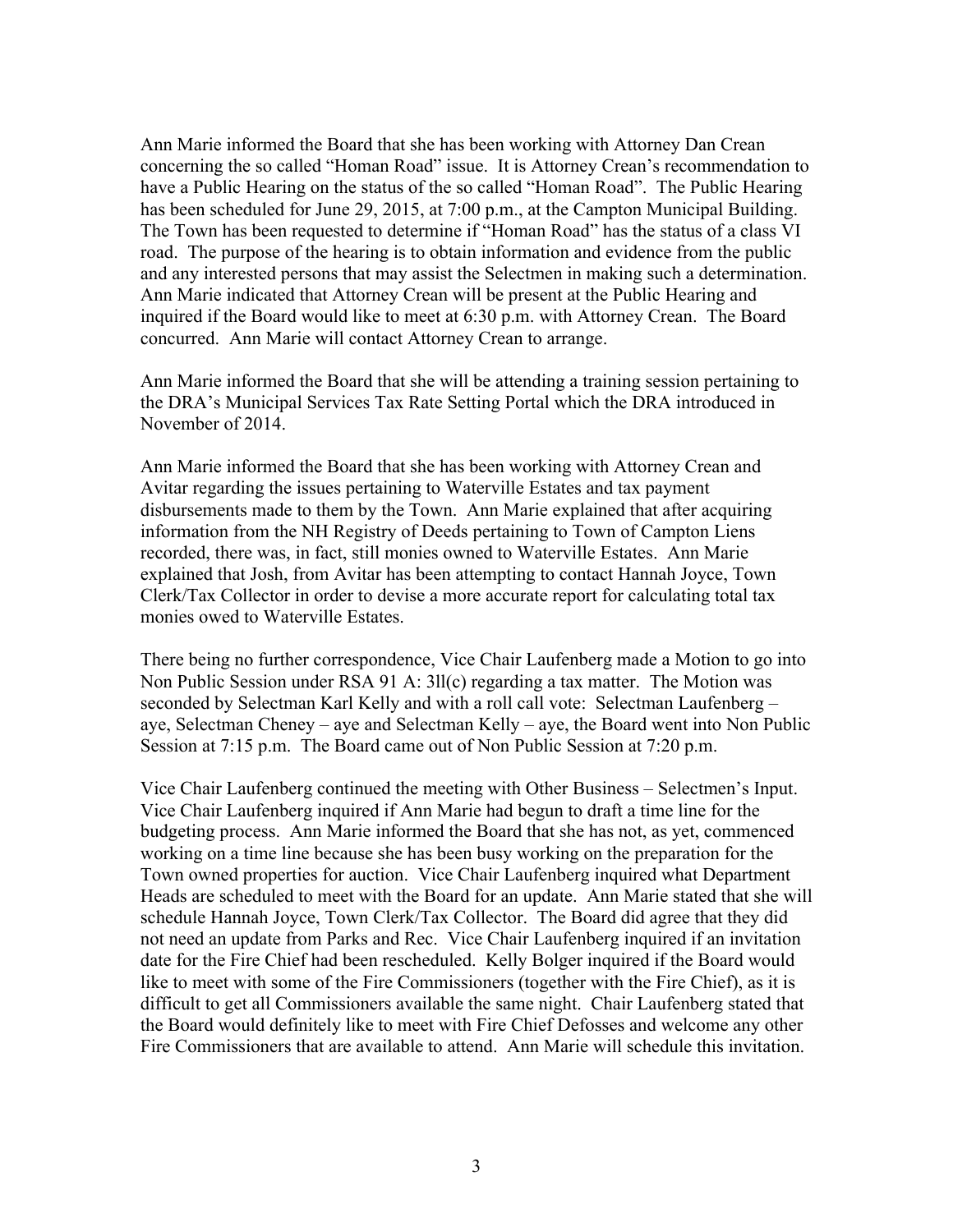There being no further Other Business – Selectmen's Input, Vice Chair Laufenberg made a Motion to go in to Non Public Session under RSA 91-A: 3 ll(c) regarding a personnel matter. The Motion was seconded by Selectman Kelly and with a roll call vote: Selectman Laufenberg – aye, Selectman Cheney – aye and Selectman Kelly – aye, the Board went into Non Public Session at 7:30 p.m. and came out of Non Public Session at 7:55 p.m.

Vice Chair Laufenberg continued the public Selectmen's Meeting and called on Kelly Bolger who stated he had a number of matters to discuss with the Board this evening. Mr. Bolger explained to the Board that there was a fire alarm breach at the Blair Bridge recently and it was discovered that there is a problem in the wire under the bridge frame reaching all the way to the Blair Cemetery. The work will be covered under warranty. Mr. Bolger inquired if the Board would be in agreement to run the new wire on the side of the bridge rather than under the bridge. The Board concurred.

Mr. Bolger informed the Board that only four lights are lite on the Blair Bridge. Ann Marie stated that Craig Keeney is working on getting the bulbs replaced.

Mr. Bolger inquired if there was a spare file cabinet available to put the Emergency Operation Center (EOC) telephones in so that they may be placed in the locked closet in the Community Room. Ann Marie confirmed that there were no extra file cabinets available; however, Chair Laufenberg stated that Plymouth State University has surplus sales and he will inquire if there are any file cabinets available for the EOC.

Mr. Bolger further explained that he wanted the Board to be aware of why the Emergency Management (EM) budget was over. First of all, the extra electrical plug was installed for the podium making it user friendly and useful to the Police Department for meetings (and other Departments) and to easily disconnect and wheel the podium into the closet. The Police Chief agreed to take approximately \$900.00 from his budget for the cost of the electrical installation. This made the EM budget approximately \$293.00 over budget, not \$1,300.00; however, the monies to pay for the electrical installation was all taken out of the EM budget.

Mr. Bolger's next inquiry involved acquiring some "petition walls" for the EOC. Mr. Bolger stated that he has access to some free petition walls and would like to know if the Board would like him to just acquire enough petition walls for the EOC or acquire as many as are available to the Town. After discussion as to storage availability, it was decided that Mr. Bolger acquire all the petition walls available and they can be folded together and stored in the EOC closet and the closet that stores the folding chairs in the Meeting Room of the Municipal Building.

Mr. Bolger inquired if he could be paid at the end of the month for his services of Emergency Management Director. Ann Marie confirmed that would be possible.